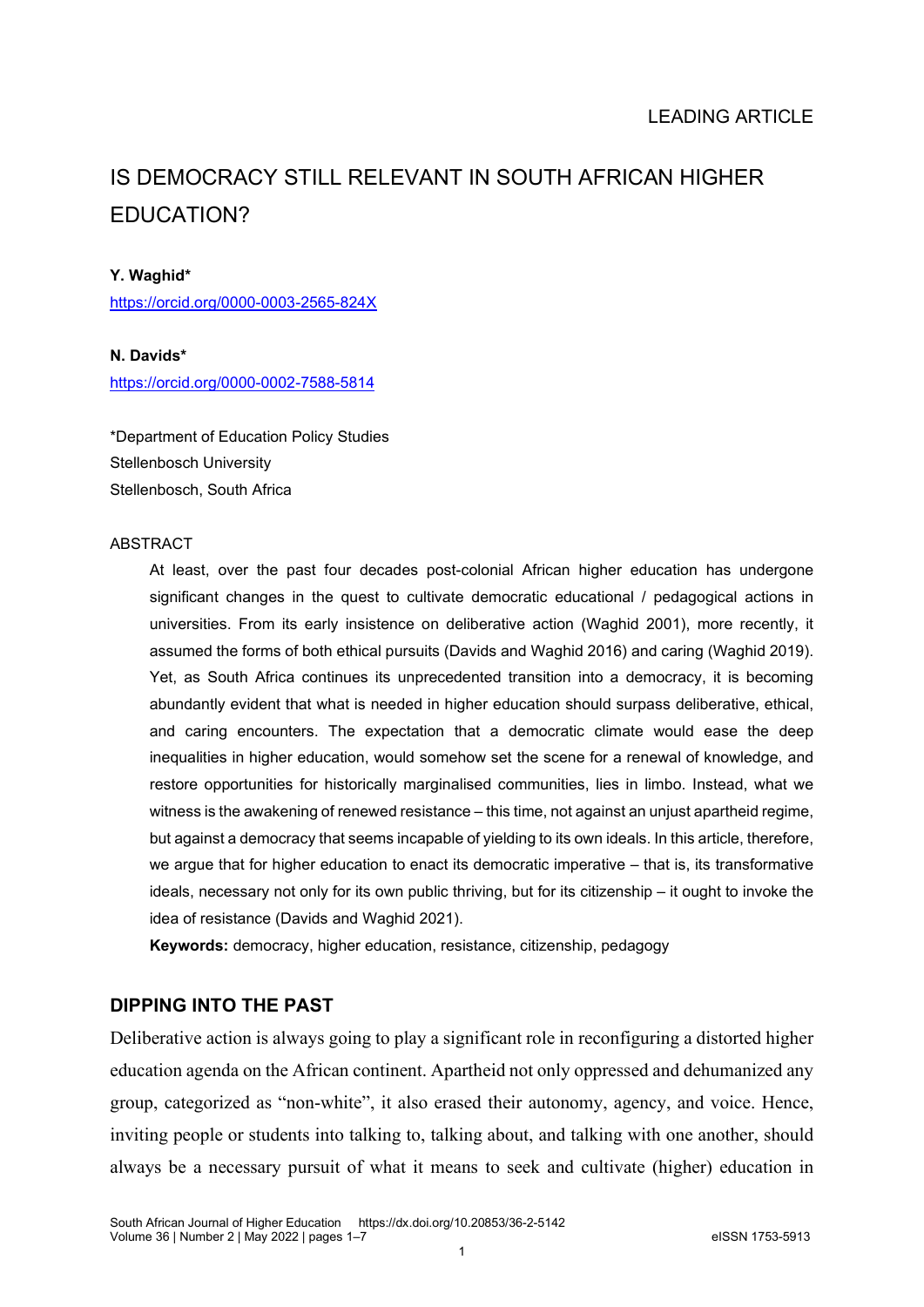(South) Africa, and elsewhere. When students engage in deliberative action, they learn to articulate their views and feelings, and by so doing, they invite others into the same action, thereby creating mutually respectful encounters or actions. Hence, Amy Gutmann and Denis Thompson's (2004, 3–4) assertion that, "[i]n deliberative democracy an important way these agents [students] take part is by presenting and responding to reasons, or by demanding that their representatives do so, with the aim of justifying laws under which they must live together. The reasons are meant both to produce a justifiable decision and to express the value of mutual respect."

In this way, making bold claims about the importance of deliberative action for a changing higher education environment on the (South) African continent (Waghid 2001), secures an educative platform according to which people in higher education would have opportunities to do things together and to chart out their paths towards emancipatory discourses, and importantly, re-humanisation. Consequently, several policies, conceptual, structural, and institutional changes occurred in the higher education sector to the extent that most of the developments centered around the importance of the democratic experience in building more equitable, just, and transformative higher education scenarios. In *White Paper 3* (DoE 1997: 1.19), for example, we find the following:

"The principle of democratisation requires that governance of the system of higher education and of individual institutions should be democratic, representative and participatory and characterised by mutual respect, tolerance and the maintenance of a well-ordered and peaceful community life. Structures and procedures should ensure that those affected by decisions have a say in making them, either directly or through elected representatives. It requires that decision-making processes at the systemic, institutional and departmental levels are transparent, and that those taking and implementing decisions are accountable for the manner in which they perform their duties and use resources."

Following *White Paper 3* (DoE 1997) was the *Higher Education Amendment Act* (DoE 1998), and the *National Plan for Higher Education* (DoE 2001), respectively. Informing these education policy initiatives has been a committed drive to differentiate post-apartheid higher education from its widely disparate past, while simultaneously and trying to satisfy utilitarian demands in the service of the government and the public. Consequently, one finds that the *National Plan for Higher Education* (DoE 2001) proposes the achievement of 16 outcomes which range from increasing student access, particularly of black communities into the university sector, to enhancing their (students') cognitive abilities with respect to technical and professional competences that would not only ensure greater competitiveness in an everevolving labour market economy but also increased participation as democratic citizens in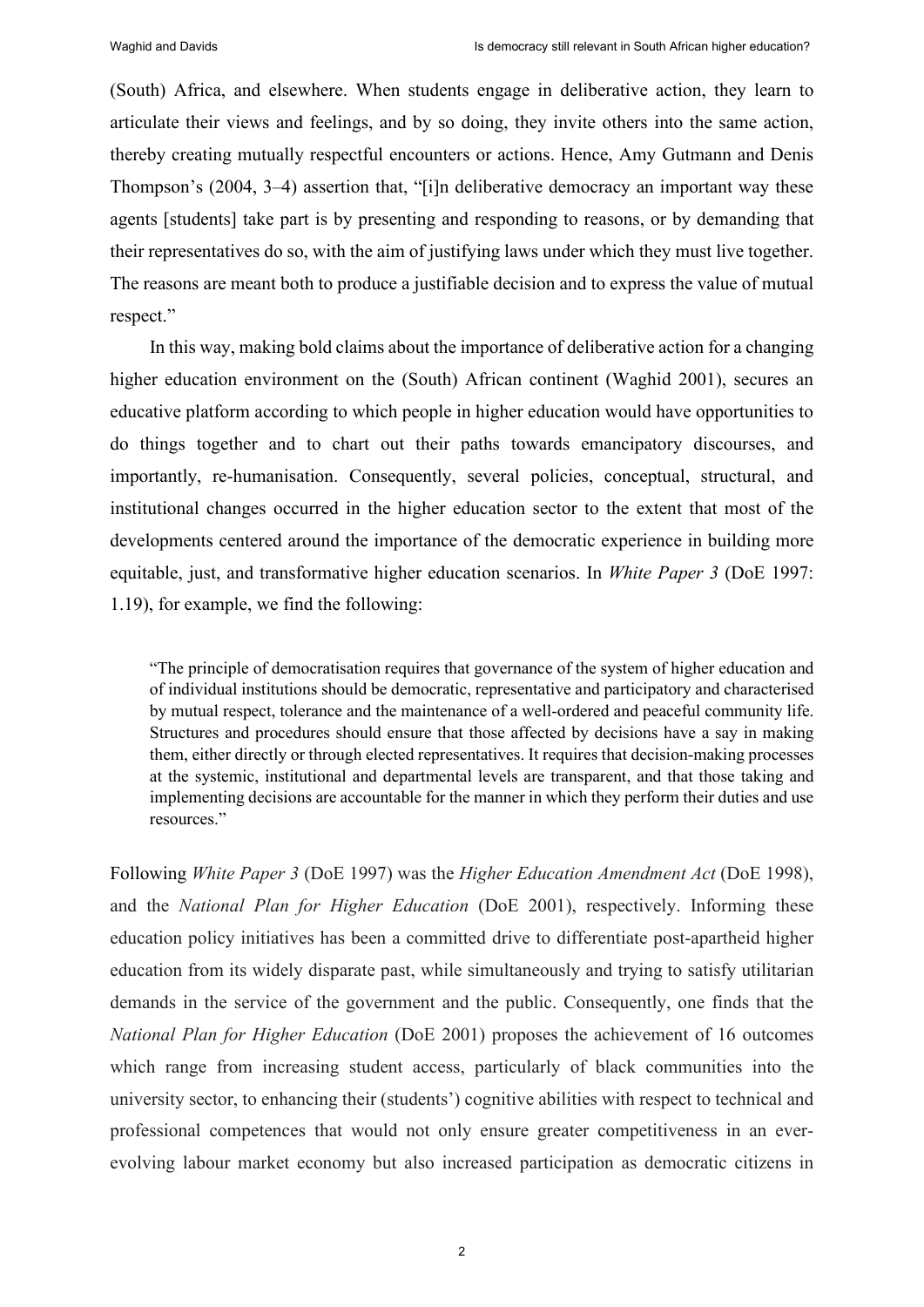service of the "public good". It is against this background that South African higher education took a significant deliberative turn as was evident from the myriad policy changes.

## **TRANSFORMATION AS DEMOCRATISATION?**

Despite, the transformative changes observed within and beyond the higher education sector in South Africa, it has become evident that policy reform alone is insufficient to realise the renewal and restoration required by a society, so steeped in inequality. It became clear that democratic departures, encased in transformative discourses are not enough to reach the lived experiences of students, as they enter higher education spaces. On the one hand, is the inter-related dilemma of historically under-developed ("black") universities trying to meet the intense demands of a rapidly increasing student population. In this way higher education transformation became more acutely concerned about the enactment of justice within the sector so that no individual or group was excluded, marginalised, and prejudiced. The quest for ethical engagement overtook the imperatives of deliberative democratic discourse. But the issues are not only about granting access to historically excluded groups of students, or providing infrastructural support, such as merging existing or building new campuses. There are deeper complexities attached to what happens beyond external access. Specifically, how to support historically marginalised (especially those from rural settings) students in spaces, from which they have been excluded generationally. In a context of an equally disparate and poor schooling system, which continues to service most "black" learners', the burdens on higher education are profound, and often viewed as not the problem of universities.

On the other hand, universities have cultures. For students to succeed in shifting from external access to internal participation, they must know how to navigate these cultures. Read, Archer, and Leathwood (2003) maintain that even though the dominant discourses of knowledge, communication and practice in higher education can be seen to vary significantly geographically, politically, socially, and economically, as well as between institutions, between faculties, and between disciplines, it is nevertheless, defined by particular discourses, which constitute academic and institutional cultures. Failure to meet the demands of institutional cultures – as is especially the case for "black" students at historically advantaged ("white") universities – often leads to student estrangement (Mann 2001). When students are estranged, explains Mann (2001), they are unable to engage or contribute in ways which are meaningful and productive for the realisation of their own potential and learning requirements. Coupled with financial constraints, students struggle in maintaining the academic standards necessary for success, and ultimately either drop out, or complete their programmes over a delayed period.

The result is that contrary to policy expectation, increasing student enrolments, or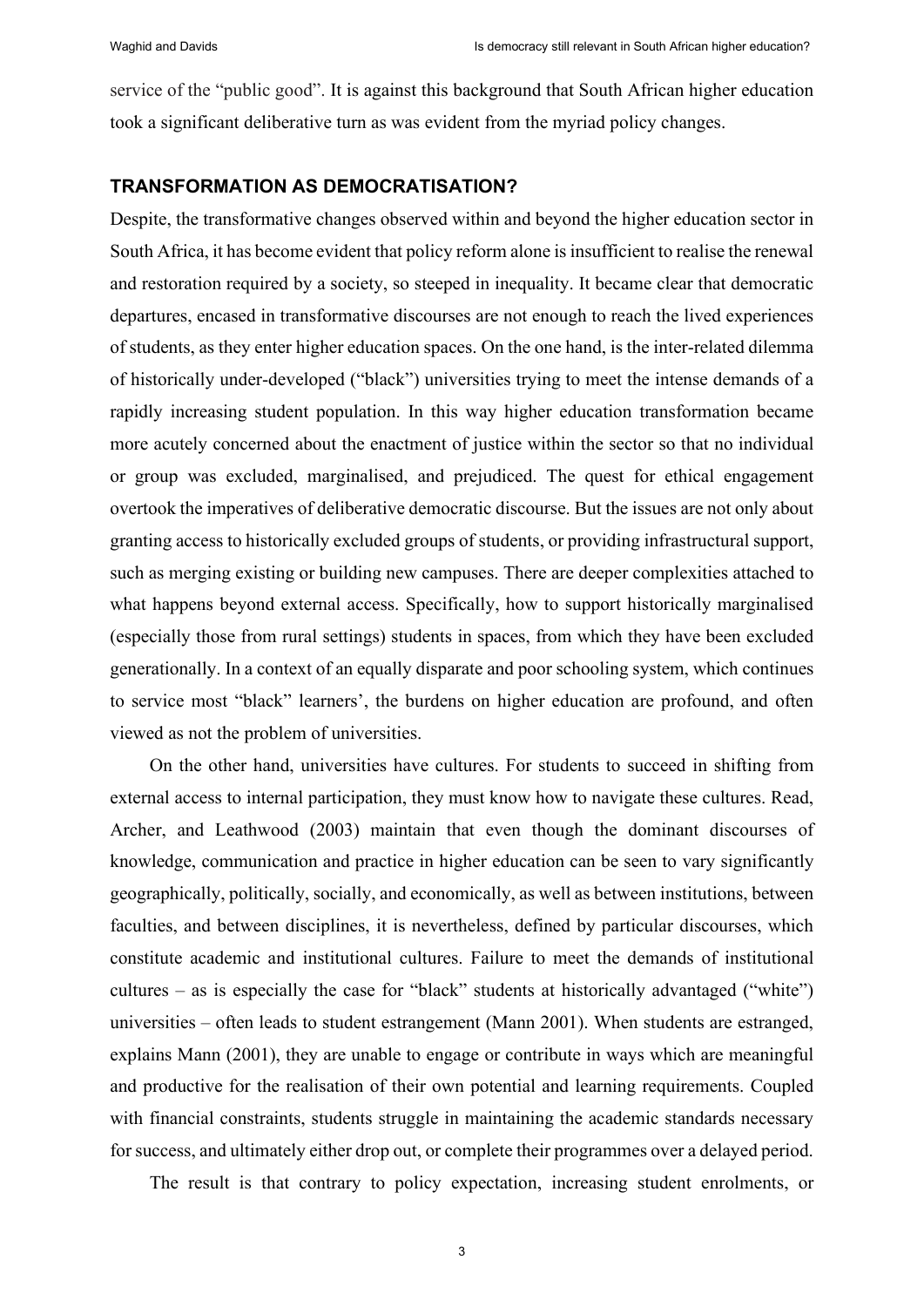massification, has not yielded the democratisation. Instead, argues Badat (2020), an exclusive concentration on social equity and redress without adequate public funding and academic development initiatives to support under-prepared students has negative implications for quality, compromises the production of high-quality graduates with the requisite knowledge competencies and skills, and adversely affects economic development. The reality, according to Badat (2020), is a substantial improvement in opportunity and outcomes for black and especially working-class students are yet to be realised. Moreover, if access, opportunity and success were previously shaped by race, they are now largely conditioned by social class (Badat 2020).

#### **BUT WE HAVE TO CARE ...**

Often the cliché, that policy implementation is enhanced through enactment, had been loudly acclaimed, but as the Council on Higher Education's (2022) latest review on higher education change in the sector confirms, such change encountered many constraints whether in relation to funding, pedagogy, or just the persistence of inequality and exclusion in the higher education system. Why this had been the case, we attribute to a serious lack of caring in the system. It is not good enough just to offer a policy without being caringly considered about how the policy would be enacted. Certainly, there is ample evidence that intimate that we forgot to care, hence, the persistence of inequalities, inequities, and a lack of genuine democratic transformation on the continent. But unless we return to caring, as a key foundation to what makes us human, the hope of democratizing higher education in South Africa, will remain elusive. What, therefore, does it mean to care?

Tronto (2005) identifies four ethical dimensions of care: attentiveness, responsibility, competence, and responsiveness. Care ethics understands individuals to having varying degrees of dependence and interdependence on the other. In her role as an attentive, competent and responsible, and responsive teacher, she has to be able to discern between the assumed needs of the learner – often driven by the curriculum – and the expressed needs – which will only become apparent when the learner is listened to by the educator, that is, when the learner feels cared-for (Noddings 2006). To Noddings (2006), caring for the other is understood as a moral consequence of ethical behavior – that is, the "capacity to be moved by the affective condition of the other that educators try to develop in students as part of their moral education".

Why is caring important, and why should it matter at all in higher education? As we have briefly shown thus far, despite a democratic climate and an array of policy reform measures, higher education, many students do not experience higher education as a transformative space. There are glaring schisms between what students need (their expressed needs) and what

4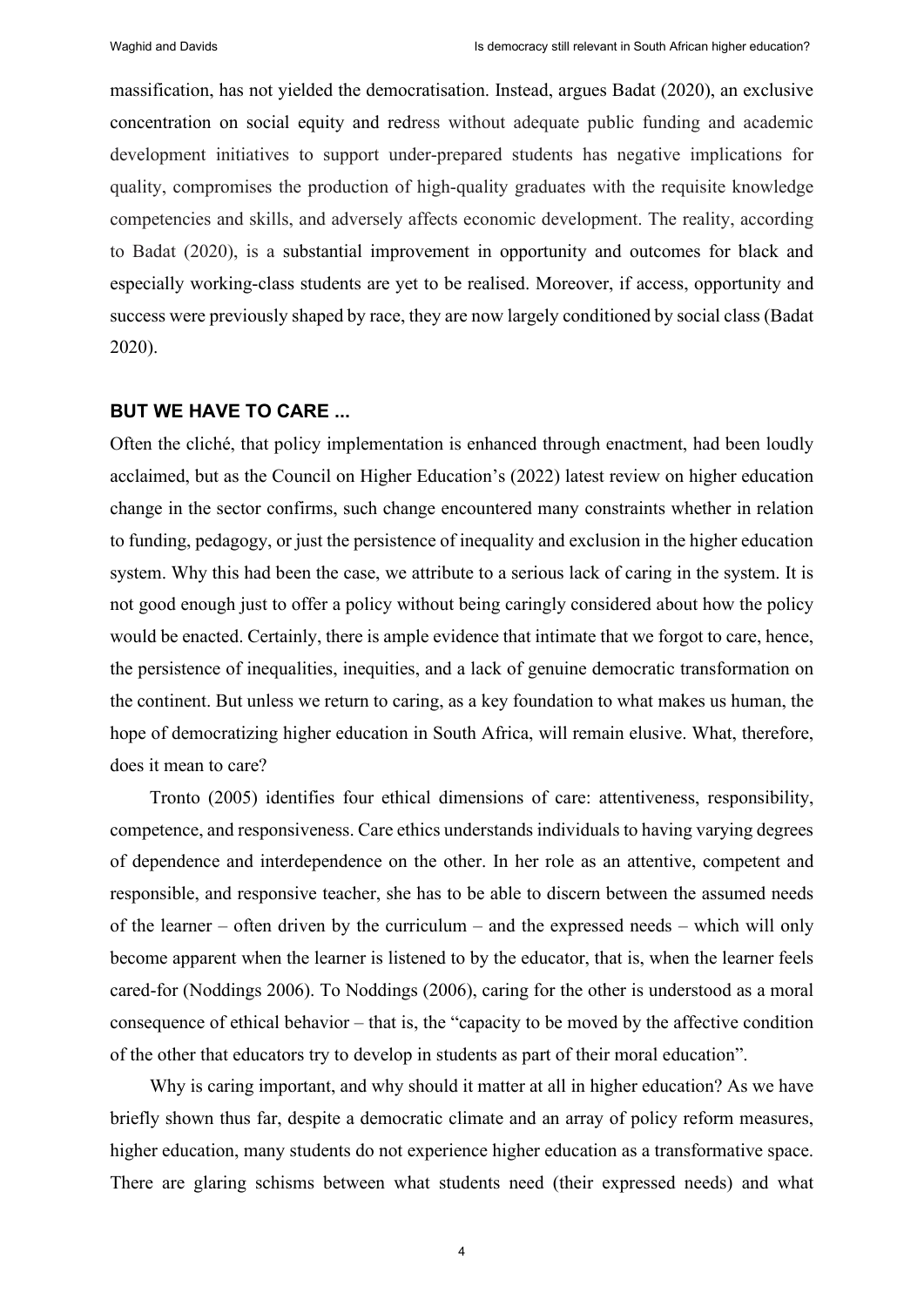universities can or are prepared to offer. There is therefore a disjuncture between institutional delivery and students' needs. Located both within and between institutions and students are academics or teachers. The role and responsibility of teachers surpasses that of imparting content knowledge and ensuring students' academic success; they can influence, motivate, inspire and challenge students to think (Waghid and Davids 2020). It is possible, asserts Noddings (2006), for caring to transcend one's individuality so that it is possible to imagine what others experience.

By engaging with students through deliberative action, teachers can listen to students, and begin to understand their challenges and difficulties. In this way, teachers can draw themselves into the worlds of their students and begin to make sense of their experiences. This kind of deliberative action, however, can only unfold if classrooms are cultivated into spaces for and of engagement – in which students are unafraid to bring their identities, and see their teacher not only as competent pedagogical authorities, but as attentive and responsive human beings. For this reason, Waghid (2019) and Waghid et al. (2020) maintains that it is possible to conceive of pedagogical encounters, informed by deliberative action, as acts of justice. For students to find their place in higher education, for them to feel that they belong, teachers have to respond by providing spaces for humane engagement. To care is to shift beyond a professional role, and into a responsive one towards another.

#### **AND RESIST ...**

Thus far, we have highlighted key barriers to student success at higher education. We have drawn attention to the desperate need for a knowledge of who students are through deliberative action, and to respond with an ethics of care, so that universities can become more humane spaces of engagement. Students, as we have also noted, are not passive participants in deliberative action or in caring encounters. By witnessing and experiencing care from teachers, or those who are perceivably in authority, they are socialized into what it means to being cared for, as well as being carers.

Students are acutely aware of the paradoxes encountered in higher education. They know, firsthand, what it means to apply to institutions with hope and pride, while carrying the dread of not knowing whether they will have funding. So too, they are well-versed in standing on the sidelines not only of their academic programmes, but in the social spaces of their universities. Student protests are a loud indicator of student discontent, but they are also a necessary sign of resistance. Foucault (1991, 75) explains that resistance to power is about "detaching the power of truth from the forms of hegemony, social, economic, and cultural, within which it operates at the present time". In the case of students, it involves resistance to a democracy, which has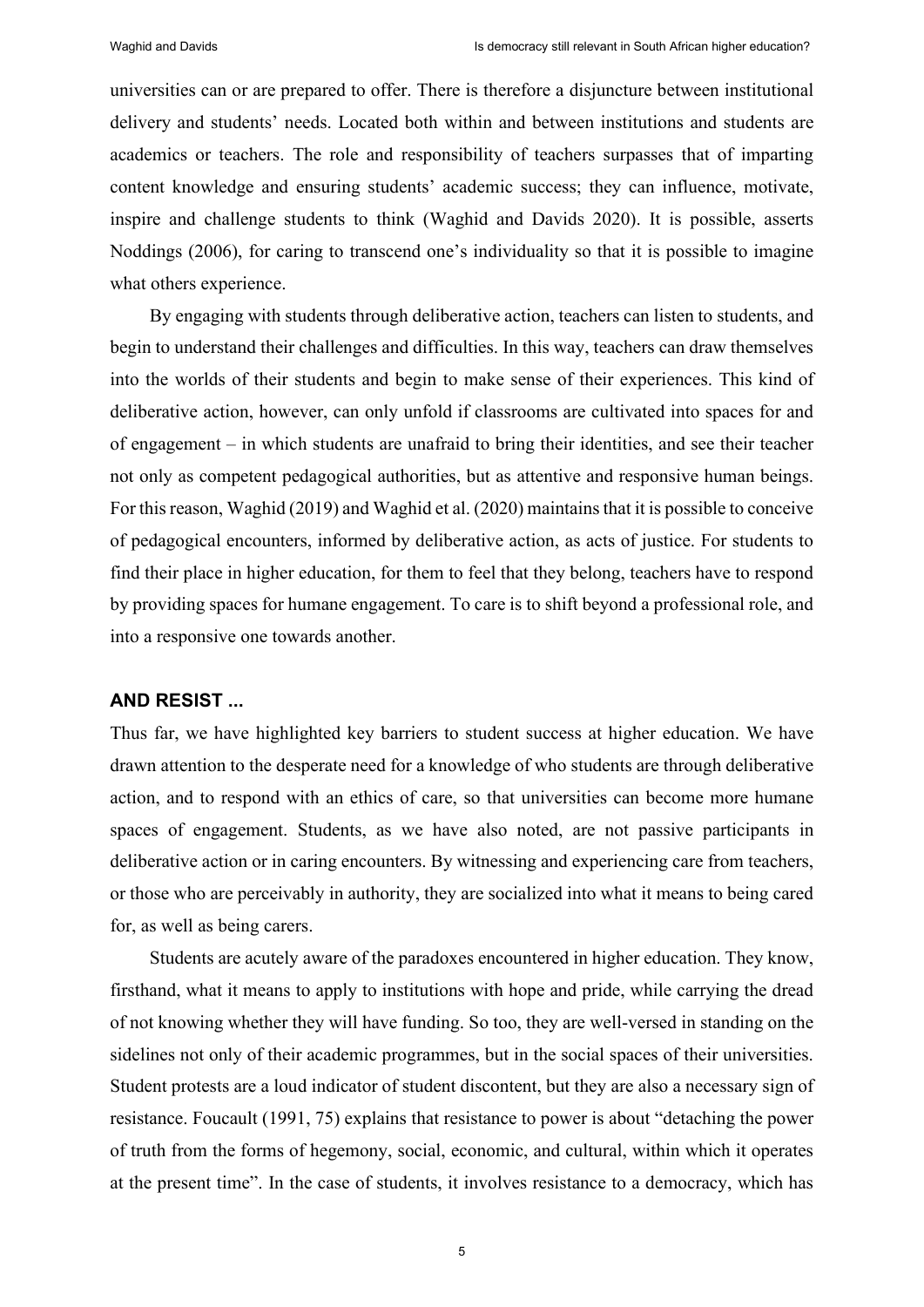failed to see and recognize them; resistance to policies, which purportedly reveal cognisance and comprehension, but continue to fall short of its own principles. Quite correctly, therefore, students' citizenship in the university ought to be as reliant on student interest and participation, as on transformational and activist dimensions (Keet, Nel, and Sattarzadeh 2017). For students to realise their own rights and responsibilities, they have to insert themselves into legitimate spaces of resistance, as is found in student activism. The problem, however, is that not only do universities stumble in ensuring inclusive and caring spaces for students, but they also respond to student resistance with increasing measures of securitisation and suppression – shutting down the necessity of deliberative action, which is critical to any democracy.

For universities to fulfil their mandates as democratised spaces, they have to recognise that students are not mere recipients of knowledge and skills; they are autonomous agents, who bring their own perspectives and perceptions of the world into a university space (Davids 2021). Universities ought to be spaces where students are actively able and encouraged to engage in self-critique and critique of institutional practices. The more open universities are to resistance, the greater the discursive potential for grappling with questions, contestations and controversies (Davids 2021). Our argument for resistance in the higher education is a quest for rupturing whereby we should consider rethink and reimagine how change ought to manifest. It is through resistance to our own intelligent efforts that we can possibly conjure up ways to make the system remain in a condition of democratic change. After all, provoking people in the sector to articulate themselves, to listen to one another, and to talk back critically to one another are credible ways to ensure a just higher education system. But it is not enough. The pursuit of continuous transformation of South African higher education ought to remain an exercise of activism through which change can be about resisting the taken-for-granted and recognizing that democracy is only alive when it can be interrogated and resisted.

# **REFERENCES**

- Badat, S. 2020. "Reproduction, transformation and public South African higher education during and beyond Covid-19." *Transformation: Critical Perspectives on Southern Africa* 104: 24–42.
- Council on Higher Education. 2022. *A Review of Higher Education 25 Years into a Democracy.* Pretoria: CHE, forthcoming.
- Davids, N. 2021. "Democratising South African universities: From activism to advocacy." *Policy Futures in Education* 19(5): 568-581.
- Davids, N. and Y. Waghid. 2016. *Ethical Dimensions of Muslim Education*. New York: Palgrave-Macmillan.
- Davids, N. and Y. Waghid. 2021. *Academic Activism in Higher Education: A Living Philosophy for Social Justice.* Dordrecht: Springer.
- Department of Education. 1997. *Education white paper No. 3: A programme on the transformation of higher education transformation*. Pretoria: Government Printers.